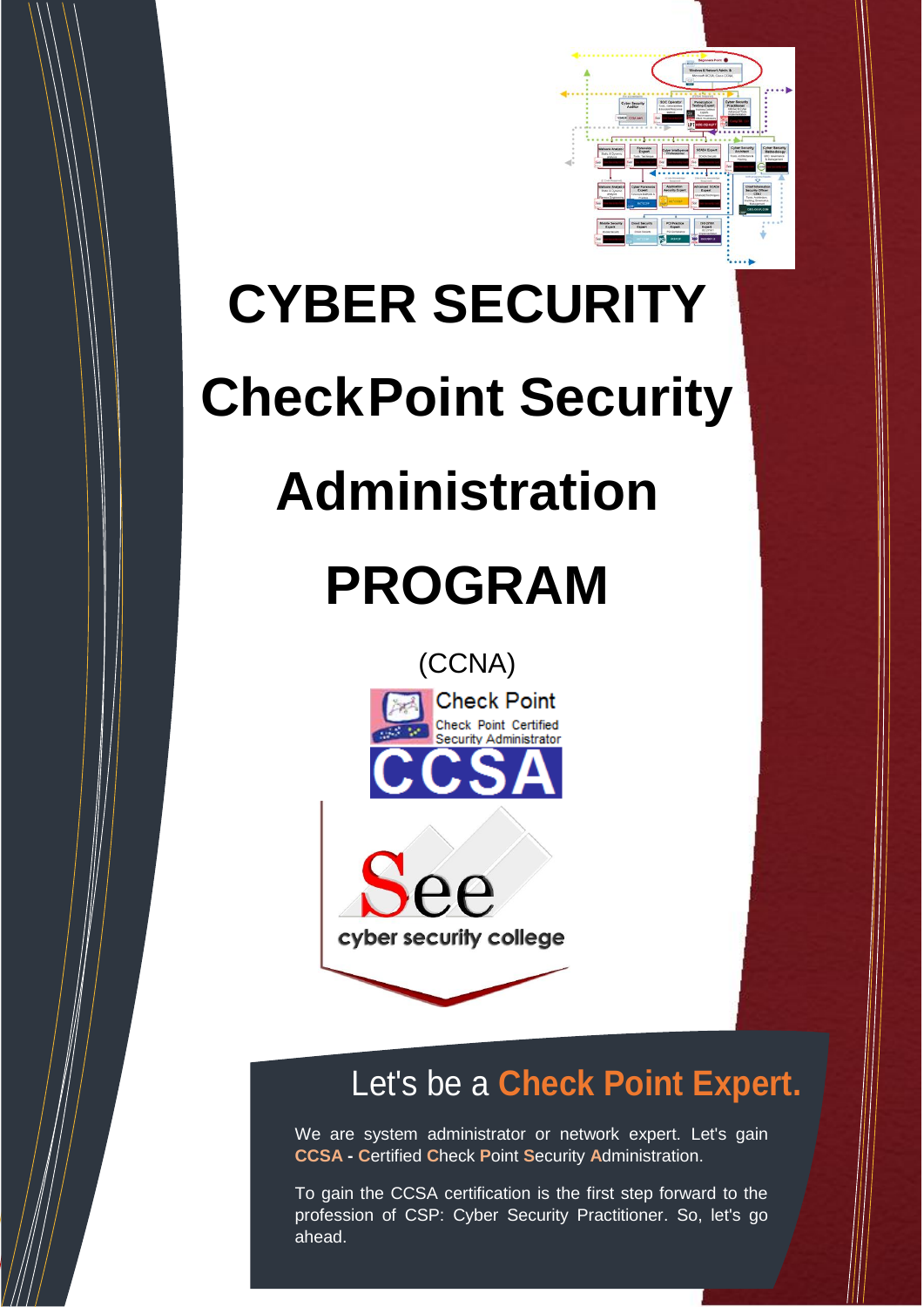

**CCSA - Certified Check Point Security Administration PROGRAM**

#### **Target audience and Prerequisites:**

Systems Administrators, Support Analysts, Security Engineers, Network Engineers, Any other IT professional with General knowledge of TCP/IP, and working knowledge of Windows, UNIX, network technology, and the Internet.

#### **Orientation:**

Technical, Hands On

**Class & Missions Hours:**

40 class and LAB hours

**Format:**

5 days meetings

**Certifications Options:**

Check Point CCSA

#### **Course Objectives**

If you need to support, install, deploy or administer Check Point Software Blades, you will learn the skills necessary to work with Check Point Security Administration featuring R77 GAiA:

- 1. Introduction to check point technology
- 2. Deployment platforms
- 3. Introduction to the security policy
- 4. Monitoring traffic and connections
- 5. Using SmartUpdate
- 6. User management and authentication
- 7. Identity awareness
- 8. Introduction to Check Point VPNs

#### **Introduction**

Check Point Security Administration (R77 GAiA) provides you with an understanding of the basic concepts and skills necessary to configure Check Point Security Gateway and Management Software Blades. During this course, you will configure a Security Policy and learn about managing and monitoring a secure network, upgrading and configuring a Security Gateway, and implementing a virtual private network. This course prepares learners for CCSA exam #156-215.77.

The Successful graduate will have Firewall Administration capabilities and Information Security essentials understanding - the first step in a Cyber Security Practitioner career.

#### **After taking Course: next step**

After the course, the participant can chose his next step:

- **1.** Starting works as a junior System Administrator or as a Network Administrator.
- **2.** Complete more recommend preliminary courses such as: "*LPI Linux Essentials*" course and / or "*Python Code*" course.
- **3.** Starting "next step" Cyber Profession course, chose one of the above options:
	- **A. CSP**: Cyber Security **Practitioner** Course.
	- **B. SOC-IR:** (Security Operation Center) Operator Course.
	- **C. CSTP**: Cyber Security Technology (**Architect**) Professional: Course.
	- **D. CSPT**: Cyber Security **Penetration Tester** (Hacking Defined Experts A, B, C). Before this course, the candidate should complete his knowledge in Linux Essentials and Python code.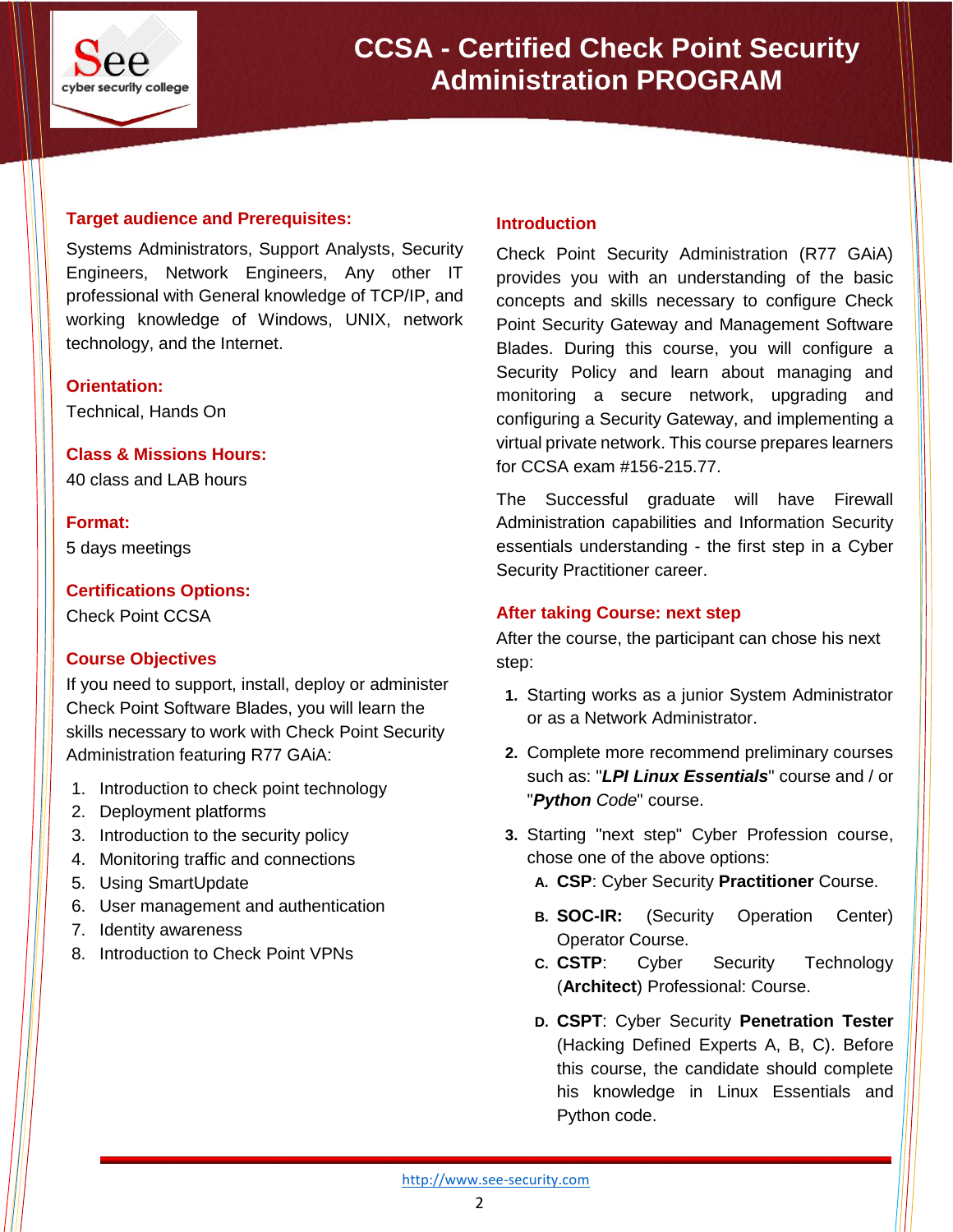

#### **Curriculum:**

| <b>CCSA - Check Point Security</b><br><b>Administration</b>                                                                                                                                                                                                                                                                                                                                                                                                                                                                                              | 50 | <b>Module 3: Security Gateway Inspection Architecture</b>                                              |  |
|----------------------------------------------------------------------------------------------------------------------------------------------------------------------------------------------------------------------------------------------------------------------------------------------------------------------------------------------------------------------------------------------------------------------------------------------------------------------------------------------------------------------------------------------------------|----|--------------------------------------------------------------------------------------------------------|--|
|                                                                                                                                                                                                                                                                                                                                                                                                                                                                                                                                                          |    | • INSPECT Engine Packet Flow                                                                           |  |
| Check Point Security Administration (R77 GAiA) provides<br>you with an understanding of the basic concepts and skills<br>necessary to configure Check Point Security Gateway and<br>Management Software Blades. During this course, you will<br>configure a Security Policy and learn about managing and<br>monitoring a secure network, upgrading and configuring a<br>Security Gateway, and implementing a virtual private<br>network. This course prepares learners for CCSA exam<br>#156-215.77.<br><b>Module 1: Check Point Security Management</b> |    | <b>Module 4: Deployment Considerations</b>                                                             |  |
|                                                                                                                                                                                                                                                                                                                                                                                                                                                                                                                                                          |    | • Standalone Deployment<br>• Distributed Deployment<br>• Standalone Full HA<br>• Bridge Mode           |  |
|                                                                                                                                                                                                                                                                                                                                                                                                                                                                                                                                                          |    | <b>Module 5: Check Point SmartConsole Clients</b>                                                      |  |
|                                                                                                                                                                                                                                                                                                                                                                                                                                                                                                                                                          |    | • SmartDashboard                                                                                       |  |
|                                                                                                                                                                                                                                                                                                                                                                                                                                                                                                                                                          |    | • Smartview Tracker<br>• SmartLog                                                                      |  |
| • Check Point Security Management<br>• Architecture (SMART)<br>• SmartConsole<br>• Security Management Server<br>• Security Gateway                                                                                                                                                                                                                                                                                                                                                                                                                      |    | $\bullet$ SmartEvent<br>• SmartView Monitor<br>• SmartReporter<br>• SmartUpdate<br>• SmartProvisioning |  |
| <b>Module 2: The Check Point Firewall</b>                                                                                                                                                                                                                                                                                                                                                                                                                                                                                                                |    | • SmartEndpoint                                                                                        |  |
| • OSI Model                                                                                                                                                                                                                                                                                                                                                                                                                                                                                                                                              |    | <b>Module 6: Security Management Server</b>                                                            |  |
| • Mechanism for controlling<br>• Network traffic.<br>• Packet Filtering<br>• Stateful Inspection<br>• Application Intelligence                                                                                                                                                                                                                                                                                                                                                                                                                           |    | • Managing Users in SmartDashboard<br>• Users Database                                                 |  |
|                                                                                                                                                                                                                                                                                                                                                                                                                                                                                                                                                          |    | <b>Module 7: Securing Channels of Communication</b>                                                    |  |
|                                                                                                                                                                                                                                                                                                                                                                                                                                                                                                                                                          |    | • Secure Internal Communication<br>• Testing the SIC Status<br>• Resetting the Trust State             |  |

### **We invented a methodology for cyber education,**

because nobody else did it.



**College**